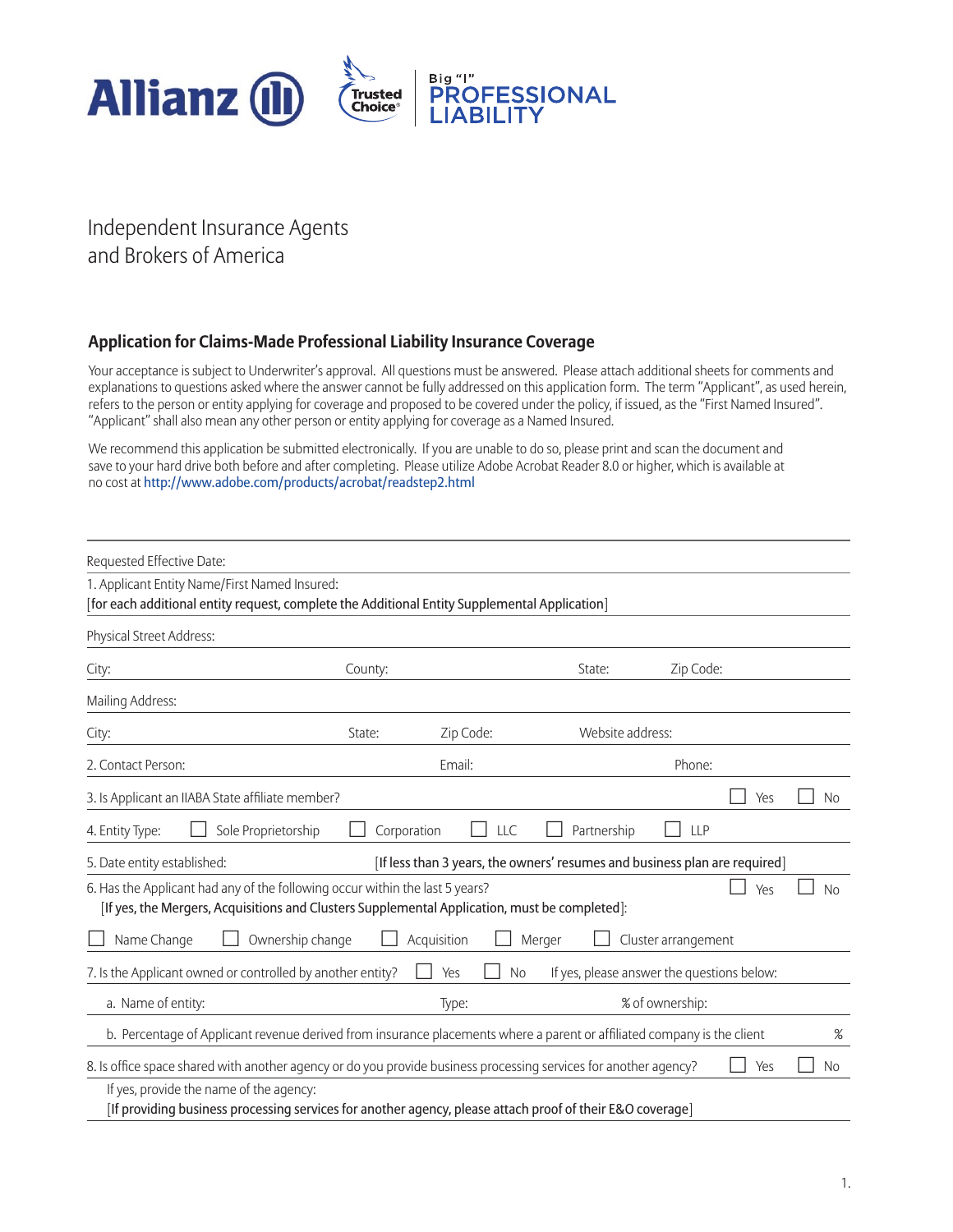| 7. Do you outsource any agency function overseas such as policy, endorsement or certificate review or issuance? $\Box$ Yes $\Box$ No |  |  |
|--------------------------------------------------------------------------------------------------------------------------------------|--|--|
|--------------------------------------------------------------------------------------------------------------------------------------|--|--|

If yes, provide details:

10. Provide current and prior Insurance Agents Errors & Omissions Liability policy history for the past 5 years below:

| <b>Insurance Carrier</b> | <b>Effective Date</b> | Policy Limit/Aggregate | Deductible | Annual Premium | Retro Date |
|--------------------------|-----------------------|------------------------|------------|----------------|------------|
|                          |                       |                        |            |                |            |
|                          |                       |                        |            |                |            |
|                          |                       |                        |            |                |            |
|                          |                       |                        |            |                |            |
|                          |                       |                        |            |                |            |
|                          |                       |                        |            |                |            |
|                          |                       |                        |            |                |            |

Attach copy of current E&O policy Declarations Page

| 11. Limits of Liability options requested that are different from the current policy:                                                                                                                                           | \$  |                              | Per Claim | S | Aggregate                   |
|---------------------------------------------------------------------------------------------------------------------------------------------------------------------------------------------------------------------------------|-----|------------------------------|-----------|---|-----------------------------|
| 12. Deductible options requested that are different from the current policy: \$                                                                                                                                                 |     |                              |           |   |                             |
| 13. What type of Deductible do you have on your current policy?                                                                                                                                                                 |     | Damages & Defense            |           |   | Damages Only [First Dollar] |
| 14. Is optional coverage for Employment Practices Liability being requested?<br>[If yes, the Employment Practices Liability Endorsement Supplemental Application must be completed]                                             | Yes | No                           |           |   |                             |
| 15. Total Premium Volume for the past fiscal year for ALL locations: \$                                                                                                                                                         |     | Estimated next 12 months: \$ |           |   |                             |
| 16. Total Revenue for ALL locations: \$<br>[Revenue is all sources of income with the exception of earnings from premium finance contracts, investment income,<br>and profit sharing bonuses received from insurance companies] |     |                              |           |   |                             |
| Property & Casualty – Past fiscal year: \$                                                                                                                                                                                      |     | Estimated next 12 months: \$ |           |   |                             |
| Life/Accident & Health – Past fiscal year: $\frac{1}{2}$                                                                                                                                                                        |     | Estimated next 12 months: \$ |           |   |                             |
| Other – Past fiscal year: $$$                                                                                                                                                                                                   |     | Estimated next 12 months: \$ |           |   |                             |
| 17. List nonresident licenses held:                                                                                                                                                                                             |     |                              |           |   |                             |
| 18. Number of locations:                                                                                                                                                                                                        |     |                              |           |   |                             |

If more than one, complete the following:

| Location           | 1 - Principal Address | $\overline{2}$ | $\overline{ }$ |  |
|--------------------|-----------------------|----------------|----------------|--|
| City               |                       |                |                |  |
| County & State     |                       |                |                |  |
| Revenue            |                       |                |                |  |
| <b>Total Staff</b> |                       |                |                |  |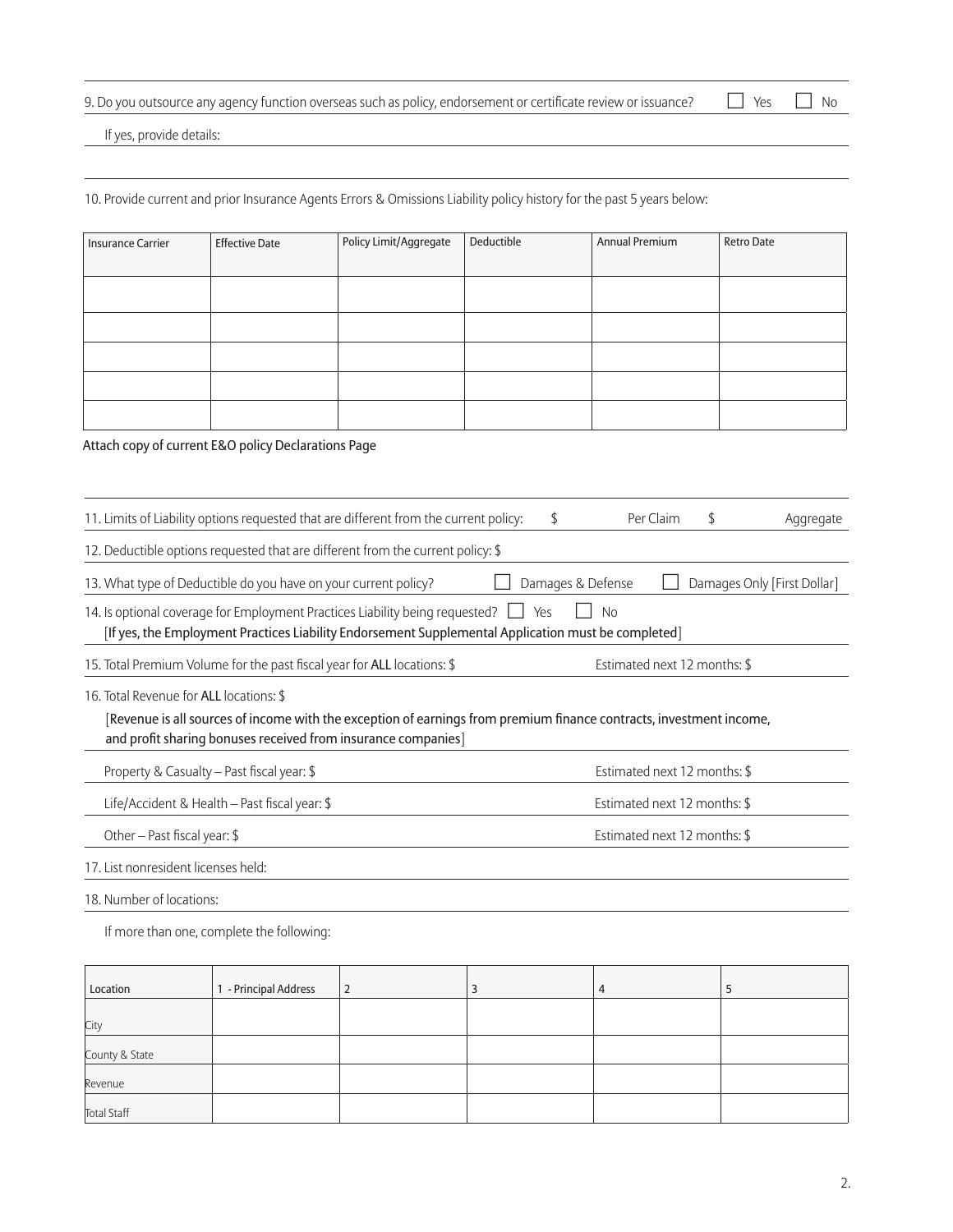19. Indicate total staff for all locations below: [Staff members should only be counted once].

|                                                                       | <b>Full Time</b> | Part Time |
|-----------------------------------------------------------------------|------------------|-----------|
|                                                                       |                  |           |
| Licensed Owners & Officers                                            |                  |           |
|                                                                       |                  |           |
| Licensed Employed Producers                                           |                  |           |
| Independent Contractor Producers Exclusive to the Agency              |                  |           |
| Independent Contractor Producers NOT Exclusive to the Agency*         |                  |           |
| <b>Customer Service Representatives</b>                               |                  |           |
| Unlicensed Administrative Staff (i.e., Receptionist, Bookkeeper, etc) |                  |           |
| Total                                                                 |                  |           |

\*[The Non-Exclusive Independent Contractor Supplemental Application must be completed]

#### 20. For those indicated in #19 above, how many are licensed to sell Life/Accident & Health Products:

| 21. For those indicated in #19 above provide the following:                                                                          |               |                     |   |
|--------------------------------------------------------------------------------------------------------------------------------------|---------------|---------------------|---|
| a. P&C Insurance agency experience that is less than 3 years:                                                                        | $%$ 3-5 years | % More than 5 years | % |
| b. Percent that have completed insurance designations such as CPCU, CIC, ARM, RPLU, etc.                                             |               |                     |   |
| c. Turnover rate over the past 3 years:                                                                                              |               |                     |   |
| [To calculate, divide the number of staff that have left over the last 3 years by the average number of staff over the last 3 years. |               |                     |   |
| Example: Average staff count over the last 3 years is 10. 2 people left the agency in the last 3 years. 2 divided by 10 is 20%].     |               |                     |   |

22. Has the required staff taken an IIABA state sponsored loss control seminar within the past 3 years?  $\Box$  Yes  $\Box$  No

If yes, attach documentation of completion.

23. List the top 5 insurance carriers or other insuring entities where insurance coverage is placed. Insuring entities include self-insured groups, state insurance plans, PEOs, etc.:

|                                   |                       |     | <b>Binding Authority</b> |                     |          |             |                |
|-----------------------------------|-----------------------|-----|--------------------------|---------------------|----------|-------------|----------------|
| Insurance Carrier/Insuring Entity | Annual Premium Volume | Yes | <b>No</b>                | A. M. Best's Rating | Admitted | Nonadmitted | Does Not Apply |
|                                   |                       |     |                          |                     |          |             |                |
|                                   |                       |     |                          |                     |          |             |                |
|                                   |                       |     |                          |                     |          |             |                |
|                                   |                       |     |                          |                     | $\Box$   | $\Box$      |                |
|                                   |                       |     |                          |                     |          |             |                |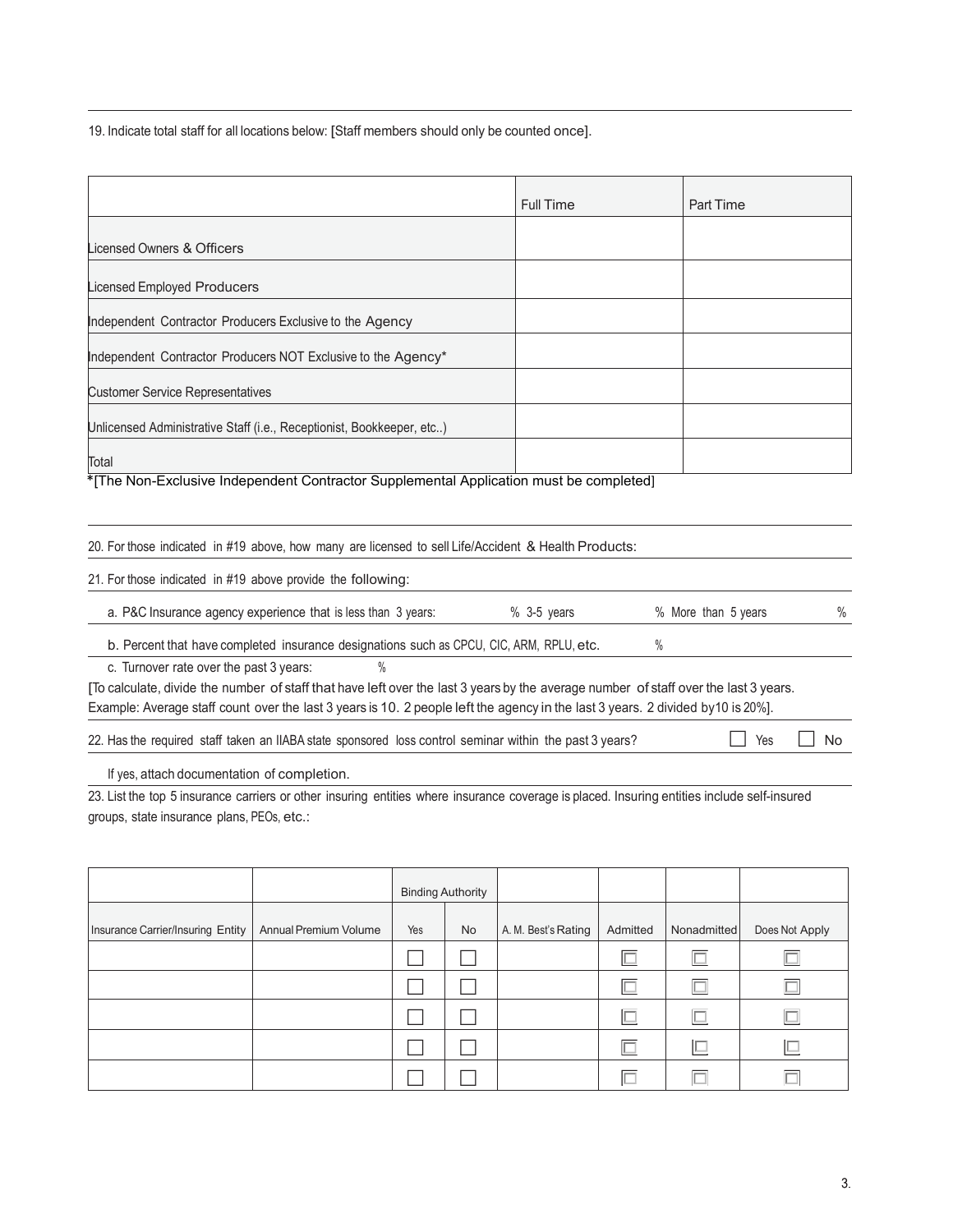| 24. Indicate the distribution for the following types of placements: [Responses MUST equal 100%]                                                                                                                                                                                                                                                                                                            |     |               |
|-------------------------------------------------------------------------------------------------------------------------------------------------------------------------------------------------------------------------------------------------------------------------------------------------------------------------------------------------------------------------------------------------------------|-----|---------------|
| Admitted:                                                                                                                                                                                                                                                                                                                                                                                                   |     | $\%$          |
| Nonadmitted:                                                                                                                                                                                                                                                                                                                                                                                                |     | $\%$          |
| State Insurance Plans: (Examples: JUAs, Fair Plans, State Workers Comp Plans, State Earthquake and Wind Plans)                                                                                                                                                                                                                                                                                              |     | $\%$          |
| Self-Insured Groups: (Examples: Trusts, public entity pools, captives)                                                                                                                                                                                                                                                                                                                                      |     | $\frac{0}{0}$ |
| PEOs: [If conducting business with a PEO, the PEO Referral Supplemental Application must be completed]                                                                                                                                                                                                                                                                                                      |     | $\%$          |
| Total:                                                                                                                                                                                                                                                                                                                                                                                                      |     | 100 %         |
| 25. Indicate the percentage of placements by A.M. Best Rating: [Responses MUST equal 100%]                                                                                                                                                                                                                                                                                                                  |     |               |
| Rated B+ or better:                                                                                                                                                                                                                                                                                                                                                                                         |     | $\%$          |
| Rated less than $B+$ :                                                                                                                                                                                                                                                                                                                                                                                      |     | $\%$          |
| Does not have an A.M. Best Rating:                                                                                                                                                                                                                                                                                                                                                                          |     | $\%$          |
| Total:                                                                                                                                                                                                                                                                                                                                                                                                      |     | 100 %         |
| 26. Indicate the percentage of placements: [Responses MUST equal 100%]                                                                                                                                                                                                                                                                                                                                      |     |               |
| By the Applicant direct to the carrier/insuring entity:                                                                                                                                                                                                                                                                                                                                                     |     | $\%$          |
| By the Applicant through a Managing General Agent (MGA):                                                                                                                                                                                                                                                                                                                                                    |     | $\%$          |
| By the Applicant through a Surplus Lines Broker, wholesaler or other broker:                                                                                                                                                                                                                                                                                                                                |     | $\%$          |
| As a Managing General Agent:                                                                                                                                                                                                                                                                                                                                                                                |     | $\%$          |
| As a Surplus Lines Broker or wholesaler:                                                                                                                                                                                                                                                                                                                                                                    |     | $\%$          |
| Other-Explain:                                                                                                                                                                                                                                                                                                                                                                                              |     | $\%$          |
| Total:                                                                                                                                                                                                                                                                                                                                                                                                      |     | 100%          |
| 27. What is the total number of MGAs, Surplus Lines Brokers, wholesalers and other brokers the agency places business through:                                                                                                                                                                                                                                                                              |     |               |
| 28. Indicate the percentage of billing placements:                                                                                                                                                                                                                                                                                                                                                          |     |               |
| Direct bill of policyholders by the insurance company/risk bearing entity:                                                                                                                                                                                                                                                                                                                                  |     | $\%$          |
| Agency bill basis:                                                                                                                                                                                                                                                                                                                                                                                          |     | $\frac{0}{0}$ |
| Total                                                                                                                                                                                                                                                                                                                                                                                                       |     | 100%          |
| 29. What percentage of your clients have physical locations outside of the U.S. (not including U.S. territories, Puerto Rico or Canada)?                                                                                                                                                                                                                                                                    |     | $\%$          |
| 30. Is the Applicant involved in the creation, formation, operation and/or administration of any of the following:<br>Alternative Risk Transfer Arrangements (ART), Captive Plans or Arrangements, Risk Retention Groups, Risk Purchasing<br>Groups, Professional Employer Organizations (PEOs), Self-Insured Trusts, Multiple Employer Trusts (METs) or Multiple<br>Employer Welfare Arrangements (MEWAs)? | Yes | No            |
| If yes, attach a detailed explanation.                                                                                                                                                                                                                                                                                                                                                                      |     |               |
| 31. What percentage of your business is placed for building contractors and construction risks?                                                                                                                                                                                                                                                                                                             |     | $\%$          |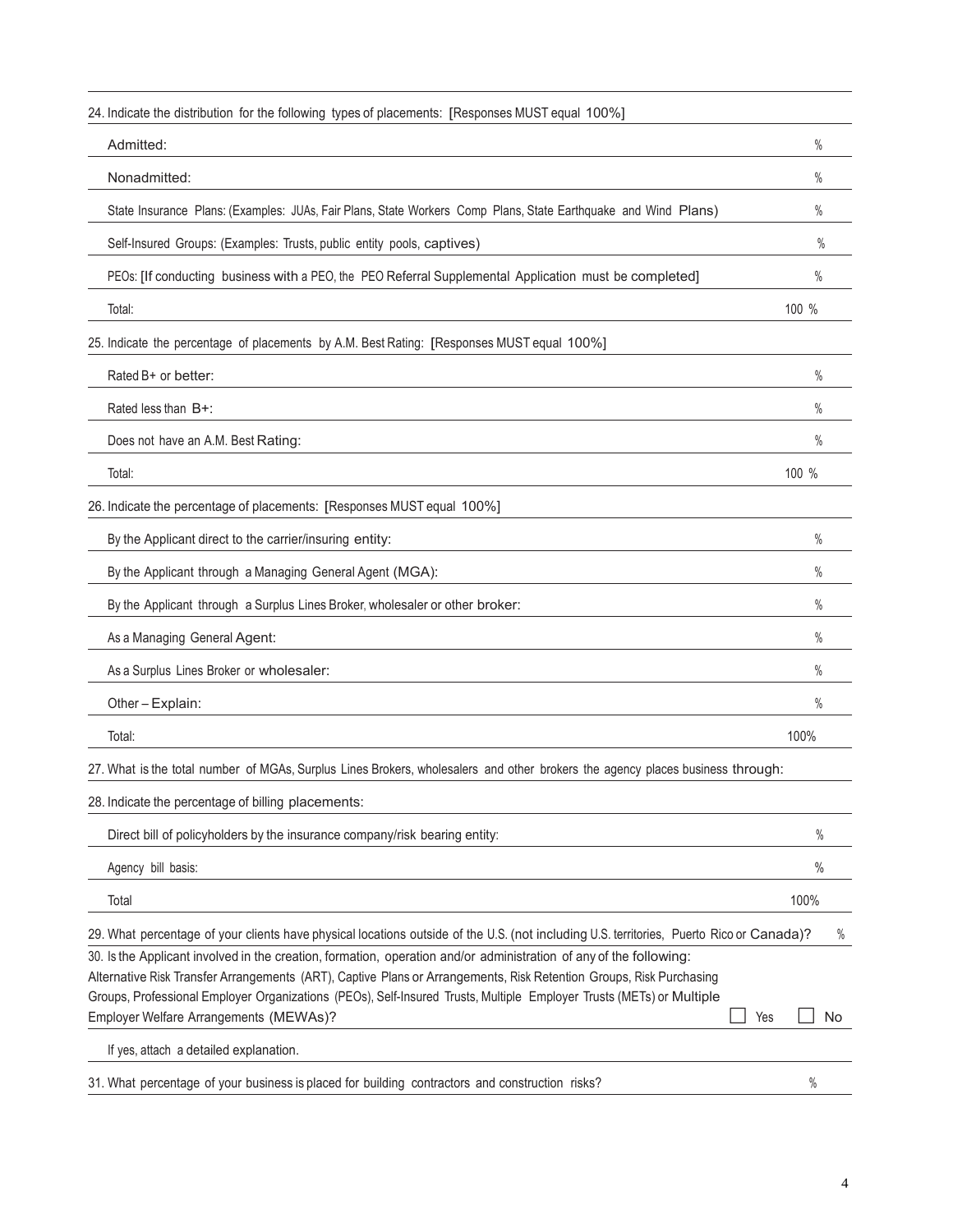32. Provide revenue distribution by your sales activities and services provided: [All columns combined MUST total 100%]

| Column A                                   | Column B                                        | Column C                                             | Column D                                          | Column E                                 |
|--------------------------------------------|-------------------------------------------------|------------------------------------------------------|---------------------------------------------------|------------------------------------------|
| Commercial and Casualty                    | Personal Property and                           | Life, Accident and Health                            | <b>Financial Products:</b>                        | <b>Other Services</b>                    |
|                                            | Casualty                                        |                                                      | Annuities, Mutual Funds,<br>Variable Products and |                                          |
|                                            |                                                 |                                                      | Securities*                                       |                                          |
|                                            |                                                 |                                                      |                                                   | % Reinsurance                            |
| .% Standard Property/Fire                  | .% Auto - Standard                              | .% Life - Individual                                 | .% Variable Life                                  | Intermediary                             |
|                                            |                                                 |                                                      |                                                   | .% Third Party                           |
| .% Nonstandard Property/<br>Fire           | % Auto - Nonstandard<br>and Assigned Risk Plans | .% Life - Group                                      | .% Mutual Funds                                   | Administrator - Workers<br>Compensation* |
|                                            |                                                 |                                                      | Annuities:                                        |                                          |
|                                            |                                                 |                                                      | .% Equity Indexed                                 |                                          |
|                                            | .% Homeowners and                               |                                                      | .%Fixed                                           | .% Employee Benefits                     |
| .% SMP, BOP, Package                       | Standard Fire                                   | .% A&H - Individual                                  | .% Variable                                       | Administration*                          |
|                                            | .% Fire - Nonstandard and                       | % A&H - Group: Fully<br>Insured [Including HMO/      |                                                   |                                          |
| % CGL                                      | Fair Plans                                      | PPO]                                                 | % Securities [stocks]                             | % Actuarial Services                     |
|                                            |                                                 |                                                      |                                                   | % Real Estate, Escrow,                   |
| .% Excess & Umbrella                       | .% Pleasure Craft                               | % A&H - Group: Partially<br>Insured or Self Insured* | .% Bonds                                          | Mortgage Broker, Title<br>Agent          |
| Transportation:                            |                                                 |                                                      |                                                   |                                          |
| % Auto - Standard                          |                                                 |                                                      | .% Other, list below:                             |                                          |
| .% Auto - Nonstandard                      |                                                 |                                                      |                                                   |                                          |
| .% Long Haul Trucking<br>.% Other Trucking |                                                 |                                                      |                                                   | .% Claims Adjusting                      |
| .% Livery                                  | % Umbrella                                      | % Long Term Care                                     |                                                   | Services*                                |
|                                            |                                                 | .% Other, list below:                                |                                                   |                                          |
| % Workers                                  | .% Flood, Wind,                                 |                                                      |                                                   | .% Loss Control/ Risk                    |
| Compensation                               | Earthquake                                      |                                                      |                                                   | Management                               |
|                                            | .% Other, list below:                           |                                                      |                                                   |                                          |
|                                            |                                                 |                                                      |                                                   |                                          |
| .% Crop Coverage*                          |                                                 |                                                      |                                                   | .% Consulting - Fee Based                |
|                                            |                                                 |                                                      |                                                   | % Premium Financing for                  |
| .% Medical Malpractice                     |                                                 |                                                      |                                                   | Others<br>.% Other, list below:          |
| .% Professional Liability                  |                                                 |                                                      |                                                   |                                          |
| (nonmedical): D&O,                         |                                                 |                                                      |                                                   |                                          |
| E&O, EPLI, etc.                            |                                                 |                                                      |                                                   |                                          |
| .% Wet Marine                              |                                                 |                                                      |                                                   |                                          |
| % Inland Marine                            |                                                 |                                                      |                                                   |                                          |
| .% Bonds - Surety*                         |                                                 |                                                      |                                                   |                                          |
| % Bonds - All Other*                       |                                                 |                                                      |                                                   |                                          |
| % Aviation                                 |                                                 |                                                      |                                                   |                                          |
| .% Oil, Gas, Petrochemical                 |                                                 |                                                      |                                                   |                                          |
| .% Hazardous Materials                     |                                                 |                                                      |                                                   |                                          |
| Pollution, Environmental<br>Liability      |                                                 |                                                      |                                                   |                                          |
| .% Flood, Wind, DIC,                       |                                                 |                                                      |                                                   |                                          |
| Earthquake                                 |                                                 |                                                      |                                                   |                                          |
| .% Other, list below:                      |                                                 |                                                      |                                                   |                                          |
|                                            |                                                 |                                                      |                                                   |                                          |
|                                            |                                                 |                                                      |                                                   |                                          |
| .% Subtotal Column A                       | % Subtotal Column B                             | % Subtotal Column C                                  | % Subtotal Column D                               | % Subtotal Column E                      |
| *Complete Supplemental Form                |                                                 |                                                      |                                                   | 100% Total All Columns                   |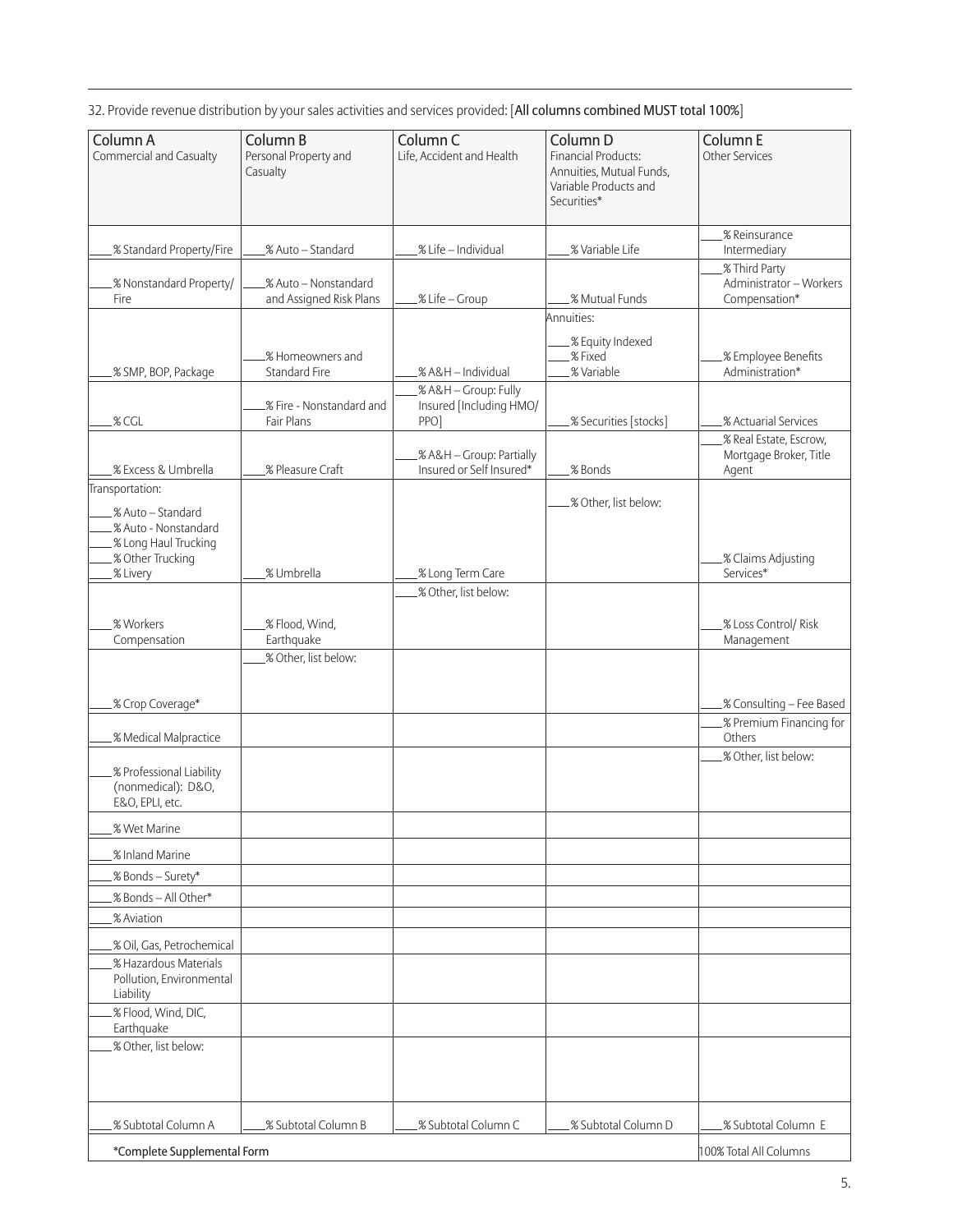| 33. Answer the following questions regarding your agency's office procedures:                                                                                                       |     |           |
|-------------------------------------------------------------------------------------------------------------------------------------------------------------------------------------|-----|-----------|
| a. Are all notes, correspondence and important phone conversations with clients, underwriters and others,                                                                           |     |           |
| dated and retained?                                                                                                                                                                 | Yes | No        |
| b. Does the agency consistently use a diary system?                                                                                                                                 | Yes | No        |
| If yes, is it:<br>automated<br>manual                                                                                                                                               |     |           |
| c. Does the agency have an Agency Management System?                                                                                                                                | Yes | No        |
| If yes, which one do you use?<br>When was it last upgraded?                                                                                                                         |     |           |
| d. If multiple locations, are the same procedures, systems and controls the same for all offices?                                                                                   | Yes | No.       |
| If no, please explain:                                                                                                                                                              |     |           |
| e. Are expiration lists maintained and reviewed on all accounts?                                                                                                                    | Yes | <b>No</b> |
| f. Does the agency use a checklist or other formalized coverage analysis to assist in the evaluation of                                                                             |     |           |
| your client's exposures and insurance requirements?                                                                                                                                 | Yes | No        |
| g. If coverage is quoted with a company or other insuring entity that is either unrated or has less than<br>a B+ rating from A.M. Best, does the agency use a disclaimer?           | Yes | <b>No</b> |
| h. Does the agency have a procedure to notify policyholders of negative carrier rating changes or other                                                                             |     |           |
| adverse developments involving those entities where you have placed their business?                                                                                                 | Yes | No        |
| i. If coverage provided is more restrictive than the client's prior coverage or from what the client requested,<br>does the agency obtain a signed acknowledgement from the client? | Yes | No        |
| j. Are umbrella/excess policies reviewed to be certain they are consistent with primary policy terms<br>and conditions?                                                             | Yes | No        |
| k. Are certificates of insurance reviewed to be certain they are consistent with the policy terms and conditions?                                                                   | Yes | No        |
| I. Are policies and endorsements checked against expiring policies, the application, and other client requests<br>for correctness prior to delivery to your clients?                | Yes | No        |
| m. Does the agency have a procedure for the prompt reporting of claims?                                                                                                             | Yes | No        |
| 34. Are additional optional limits being requested for Personal Data Compromise coverage?                                                                                           | Yes | No        |
| If yes, please answer the following as it relates to your agency's data:                                                                                                            |     |           |
| a. Does your website collect personal information such as the social security number, date of birth, etc.,                                                                          |     |           |
| of others?                                                                                                                                                                          | Yes | No        |
| If yes, is it collected though a secure interface?                                                                                                                                  | Yes | No        |
| b. Does your agency have a secure firewall and up-to-date anti-virus program?                                                                                                       | Yes | No        |
| c. Are your agency systems password protected?                                                                                                                                      | Yes | No        |
| d. Do you restrict access to personal information?                                                                                                                                  | Yes | No        |
| e. Is encryption used when transmitting personal information though email, or when using your<br>carrier's systems?                                                                 | Yes | No.       |
| f. Are portable devices containing personal information encrypted or password protected?                                                                                            | Yes | No        |
| g. Are paper records containing personal information securely stored when not in use?                                                                                               | Yes | No        |
| h. Does your agency shred documents containing personal information prior to disposal?                                                                                              | Yes | No        |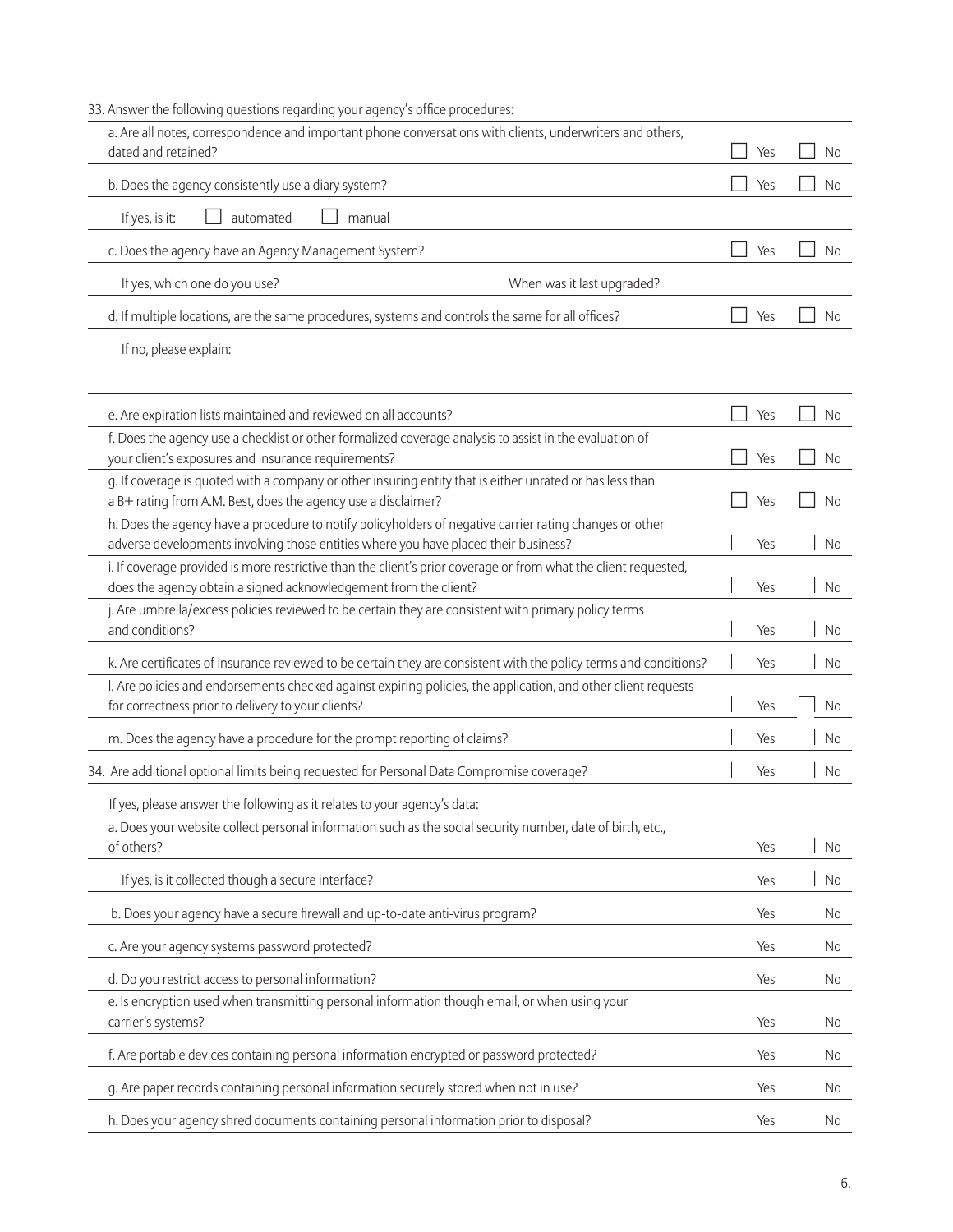| i. Within the last 3 years has the agency experienced a security breach, loss of personal information<br>or been accused of a privacy violation?                                                                                                                                                                                                                 | Yes | N <sub>0</sub> |
|------------------------------------------------------------------------------------------------------------------------------------------------------------------------------------------------------------------------------------------------------------------------------------------------------------------------------------------------------------------|-----|----------------|
| 35. Please provide an answer to the following questions regarding your agency's history:                                                                                                                                                                                                                                                                         |     |                |
| a. Has any policy or application for Insurance Agents Errors & Omissions insurance on behalf of                                                                                                                                                                                                                                                                  |     |                |
| the Applicant or its predecessors in business, ever been declined, cancelled or refused renewal?                                                                                                                                                                                                                                                                 |     |                |
| [This question is not applicable in Missouri]                                                                                                                                                                                                                                                                                                                    | Yes | <b>No</b>      |
| If yes, please explain:                                                                                                                                                                                                                                                                                                                                          |     |                |
|                                                                                                                                                                                                                                                                                                                                                                  |     |                |
| b. During the past 5 years, has the Applicant made an "adjustment" or "goodwill payment" in settlement                                                                                                                                                                                                                                                           |     |                |
| of any dispute?                                                                                                                                                                                                                                                                                                                                                  |     |                |
| [If yes, attach a detailed explanation]                                                                                                                                                                                                                                                                                                                          | Yes | <b>No</b>      |
| c. Has any principal, director, officer, manager, member, partner, employee or agent of the Applicant ever been<br>subject to a complaint, reprimand or disciplinary or criminal action by Federal, State or local authorities as a result<br>of their professional services activities?                                                                         |     |                |
| [If yes, attach a detailed explanation]                                                                                                                                                                                                                                                                                                                          | Yes | <b>No</b>      |
| d. Does the Applicant or any principal, director, officer, manager, member, partner, employee or agent of the<br>applicant proposed for coverage have knowledge of or information concerning any fact, circumstance, situation,<br>act, error or omission which might reasonably be expected to give rise to a claim?<br>[If yes, attach a detailed explanation] | Yes | <b>No</b>      |
|                                                                                                                                                                                                                                                                                                                                                                  |     |                |
| e. During the past 5 years, have any claims, suits, proceedings or claims for damages been made against<br>the Applicant or any proposed insured?                                                                                                                                                                                                                |     |                |
| [If yes, the Claim Information Supplemental Application must be completed]                                                                                                                                                                                                                                                                                       | Yes | No             |

**NOTE:** Provide current copy of the applicant's insurance agents errors and omissions carrier loss runs for the past 5 years. The loss runs should be dated within the past 60 days.

It is agreed that if any applicant or director, officer, manager, member, partner or employee or agent of the applicant proposed for coverage has knowledge of any information concerning any such fact, circumstance, situation, act, error or omission, whether or not identified in response to Question 35.d. or 35.e., any claim arising therefrom is hereby excluded from coverage under the policy, if issued.

It is hereby agreed that the information provided above is true and correct, and is material in deciding whether to issue the above coverage or coverages to the Applicant. This application must be signed and dated by the owner, partner or a senior officer of the Named Insured.

| Must be signed and dated by owner, partner or senior officer. |                                                      |        |                  |  |  |
|---------------------------------------------------------------|------------------------------------------------------|--------|------------------|--|--|
| Name:                                                         |                                                      | Title: |                  |  |  |
|                                                               | [Print Name]                                         |        | [Print Title]    |  |  |
| Signature:                                                    |                                                      | Date:  |                  |  |  |
|                                                               | [Must be signed by Owner, Partner or Senior Officer] |        | [Month/Day/Year] |  |  |

#### Fraud Warning

Any person who knowingly and with intent to defraud any insurance company or other person files an application for insurance containing any materially false information or conceals, for the purpose of misleading, information concerning any fact material thereto commits a fraudulent insurance act, which is a crime and subjects such person to criminal and civil penalties (In Oregon, the aforementioned actions may constitute a fraudulent insurance act which may be a crime and may subject the person to penalties). (In New York, the civil penalty is not to exceed five thousand dollars (\$5,000) and the stated value of the claim for each such violation).

[Not applicable in AL, AR, AZ, CO, DC, FL, HI, ID, KS, LA, ME, MD, MN, NM, NJ, OH, OK, PR, RI, TN, UT, VA, VT, WA and WV per attached form 141874].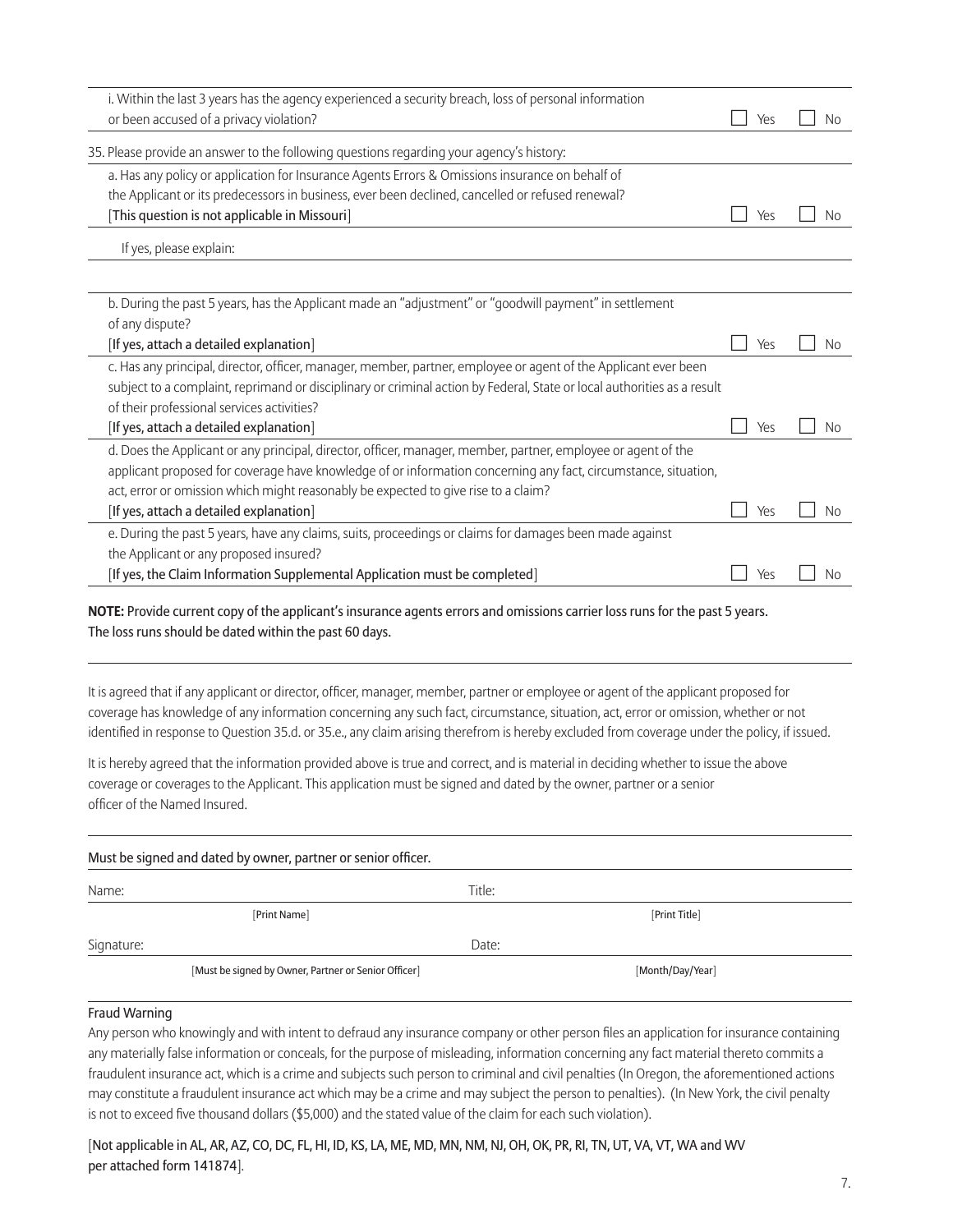| <b>Additional Application Information:</b> |  |
|--------------------------------------------|--|
|--------------------------------------------|--|

|  | the control of the control of the |
|--|-----------------------------------|
|  |                                   |
|  |                                   |
|  |                                   |
|  |                                   |
|  |                                   |
|  |                                   |
|  |                                   |
|  |                                   |
|  |                                   |
|  |                                   |
|  |                                   |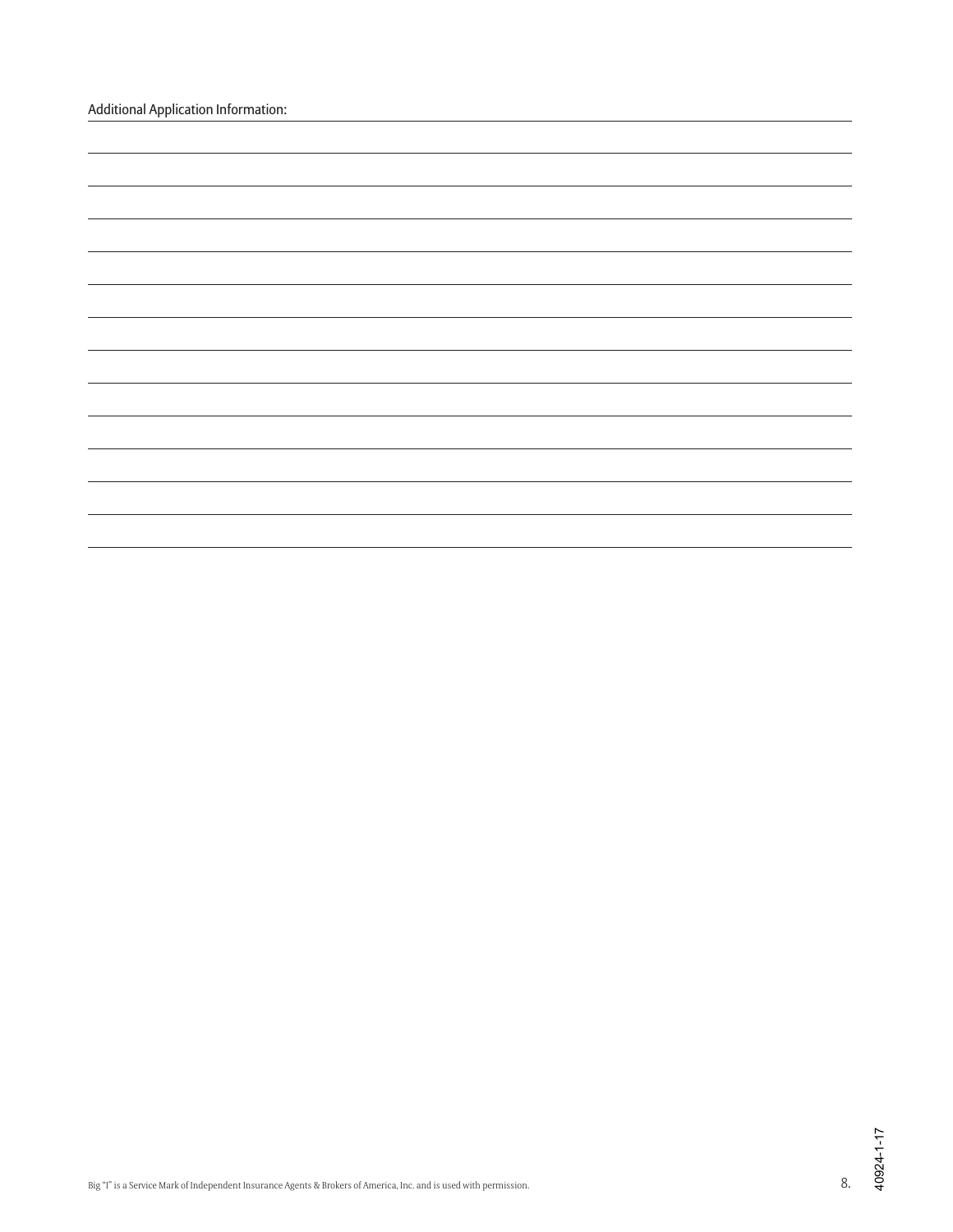# FR RAU D STATEMENT



### IMPORTANT INFORMATION – PLEASE READ

Any person who knowingly and with intent to defraud any insurance company or other person files an application for insurance containing any materially false information or conceals, for the purpose of misleading, information concerning anyfa actmaterialth heretocomm itsafraudulen ntinsurancea act,whichisa crime and subjects such person to criminal and civil penalties (In Oregon, the aforementioned actions may constitute a fraudulent insurance act which may be a crime and may subject the person to penalties). (In New York, the civil pena altyisnottoex xceedfivethou usanddollars (\$5,000)andt thestatedval ueof the claim for each such violation). (**Not applicable in AL, AR, AZ, CO, DC, FL, HI,** ID, KS, LA, ME, MD, MN, NM, NJ, OH, OK, PR, RI, TN, UT, VA, VT, WA and WV)

#### APPL ICABLE INAL, A AR, AZ, DC, LA, MD, NM, RI AND WV:

Any person who knowingly (or willfully in MD) presents a false or fraudulent claim for payment for a loss or benefit or who knowingly (or willfully in MD) presents false information in an application for insurance is guilty of a crime and may be subject to fines and confinement in prison.

#### APPL ICABLE INCOLO ORADO:

It is unlawful to knowingly provide false, incomplete, or misleading facts or information to an insurance company for the purpose of defrauding or attempting to defraud the company. Penalties may include imprisonment, fines, denial of insurance, and civil damages. Any insurance company or agent of an insurance company who knowingly of insurance, and civil damages. Any<br>insurance company or agent of an<br>insurance company who knowingly<br>provides false, incomplete, or misleading facts or information to a policyholder or claimant for the purpose of defrauding or attempting to defraud the policyholder or claimant with regard to a settlement or award payable from insurance proceeds shall be reported to the Colorado Division of Insurance within the department of regula atory agencies.

#### A PPLICABLEINF FLORIDA A NDOKLAHOMA A:

Any person who knowingly and with intent to injure, defraud, or deceive any insurer files a statement of claim or an application containing any false, incomplete, or misleading information is guilty of a felony (In FL, a person is guilty of a felony of the third degree).

#### A PPLICABLEINH HAWAII:

For your protection, Hawaii law requires you to be informed that presenting a fraudulent claim for payment of a loss or benefit is a crime punishable by fines or imprisonment, or both: The absence of such a warning in any application or claim form shall not constitute a defense to a charge of insurance fraud under state law.

#### A PPLICABLE INID DAHO:

Any person who knowingly, and with intent to defraud or deceive any insurance company, files a statement containing any false, incomplete, or misleading information is guilty of a felony.

#### APPLICABLE E INKANSAS:

Any person who, knowingly and with intent to defraud, presents, causes to be presented or prepares with knowledge or belief that it will be presented to or by an insurer, purported insurer, broker or any agent thereof, any written statement as part of, or in support of, an application for the issuance of, or the rating of an insurance policy for personal or commercial insurance, or a claim for payment or other benefit pursuant to an insurance policy for commercial or personal insurance which such

person knows to contain materially false information concerning any fact material thereto; or conceals, for the purpose of misleading, information concerning any fact material thereto commits a fraudulent insurance act.

#### APPLICABLE IN MAINE, TENNESSEE, VIRGINIA AND WASHINGTON:

It is a crime to knowingly provide false, incomplete or misleading information to an insurance company for the purpose of defrauding the company. Penalties may include imprisonment, fines or a denial of insurance benefits.

#### APPLICABLE IN MINNESOTA:

A person who submits an application or files a claim with intent to defraud or helps commit a fraud against an insurer is guilty of a crime.